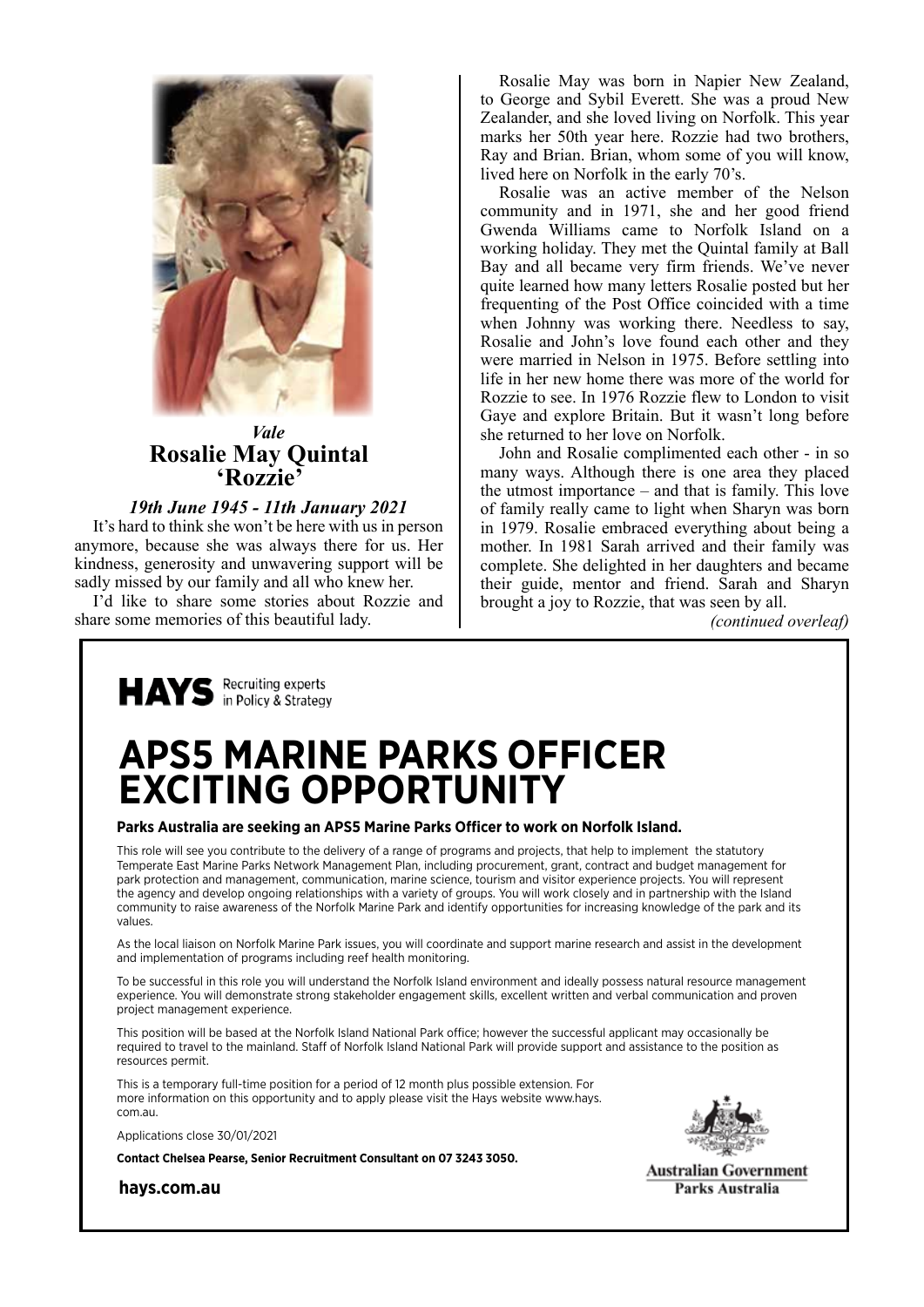#### *'Rozzie' - continued*

She adored her two daughters and she was so proud of both her girls. All those who know them recognise Rozzie's beautiful qualities, that continue to shine through in both of them. With the arrival of Jack and Jemima, Rozzie could extend her adoration to her grandchildren.

Rosalie first worked at Barrett's (where Benjamin's is now) and then the Bank of New South Wales on Taylors Road, and continued when they became Westpac, where she made life-long friends. Rosalie and John owned Norfolk Video and then, their biggest passion - John and Rosalie's Nursery.

She was active in the community in so many ways. She was Secretary to the Girl Guides Association for many years and also to the School's Orchestra. Rosalie was great with numbers. She counted the judges scores at every Country Music Festival. And, her beautiful calligraphy was called upon by the Office of the Administrator, the Legislative Assembly and a number of other Clubs and Organisations, to write the names of winners and awardees on Certificates.

You could depend on our Rozzie. Her organisation skills were of the upmost proficiency. Not only was this a great advantage for everything Rozzie did in the community, but was also extended to keeping her family organised - and made the girls the envy of their less organised friends. Her calendar was legendary too - and the envy of us all. She actually gifted her calendar to us last Christmas. Every birthday, every anniversary, every occasion for every one of us (and we are many!) everything was marked on her calendar. She never forgot and hers would be the first phone call on the morning of who's ever day it was.

Rozzie was an amazingly caring person. She would do anything for anyone if she could - for family and others. Her love for other people's happiness really came together with her love for gardening, a passion that she and John shared together. Rozzie would be frequently working hard in response to requests for this plant or that plant. She found as much joy in the growing process, as the joy that plants brought to others. As someone kindly wrote on facebook - her love of gardening and her legacy lives on, through the gardens of many here on Norfolk and the many, many plants and fruit trees from her nursery. Her generosity extended to so many parts of the community, her basket of knitted baby booties was always filled and ready to grace the feet of the next Norfolk baby.

Rosalie loved to eat. You might not know this to look at her, but it was not uncommon to see Rozzie at The Orb, for breakfast, second breakfast, morning tea and lunch - ordering her own special dish each time. This fitted perfectly with her love of socialising. Her friends - there are many - you know who you are, are an additional family to Rozzie. Thank you for everything you did for her, and the support you provided to her.

Rozzie was a very spiritual lady. Her love for reiki, meditation, prayer and different forms of healing gave her an inner strength, that was put to good use. And believe me - raising two daughters required constant calm (at least on the outside!). She loved Yoga and Tai

Chi and we thank the lovely ladies of Friends of Yoga and Tai Chi for the beautiful guard of honour at the gate today. Rozzie would have been so touched.

We have been the fortunate recipients of her gift of White Light, something she bestowed upon us when she could tell we needed it - and Rozzie just knew the right time. On arriving at the Cemetery today, we extended this symbol of White Light, and drove in white cars as we followed Rozzie to her resting place.

Rozzie was strong and determined. Her battle with illness, was not one that she took lightly - nor did she let it show. She had constant energy for doting on her family, maintaining her social life, and fostering her love for gardening.

We've received so many, many kind words since her passing. Rozzie would have been blown away. We have been so grateful for the lovely words and memories that everyone has shared with us. Words such as amazing, gentle, kind, wonderful, caring, compassionate, special.

We think they are all so very true, and we thank you for sharing them. We are so blessed to have had her in our lives for so long.

We miss her greatly.

#### *Messages From New Zealand* **From her brother Ray and sister-in law Jo –** FOR

A WONDERFUL SISTER AND SISTER IN LAW.

 Our hearts are broken at the passing of Rosalie, but many memories will always be with us.

Jo and I remember Rose and brother Brian coming to see us in Hastings - where we were living at the time - on their way to Norfolk Island some 40 plus years ago.

 We thought at the time, that Rose was leaving New Zealand shores for a little Island somewhere overseas. Their destination of course was Norfolk Island.

A man came into her life, and for us back in New Zealand, a wonderful camaraderie developed with John, and to follow two lovely nieces Sharyn and Sarah.

New friendships were formed with Jack and Dotti, Joy, Gaye and families, and formed acquaintances with other folk on the Island.

Jo and I were very fortunate to have had a long chat with Rose (on messenger) just before Christmas. As we have said "memories that will be with us forever". Love you Rose xx

#### **From her Eldest Niece Vikki –**

This is a message from Nelson New Zealand, at a time of great sadness for the loss of Aunty Rose.

I am Vikki, Rosalie's first niece and the eldest of the Everett grandchildren. Aunty Rose loved her family and her family loved her. Aunty Rose's connection to Nelson was never broken and in all the years ahead Aunty Rose never missed an Everett birthday.

 When my sister Vanessa and I both married and had our children, she never missed Darren and Malcolm's birthdays, or the 3 children we each had. Hence, we *(continued overleaf)*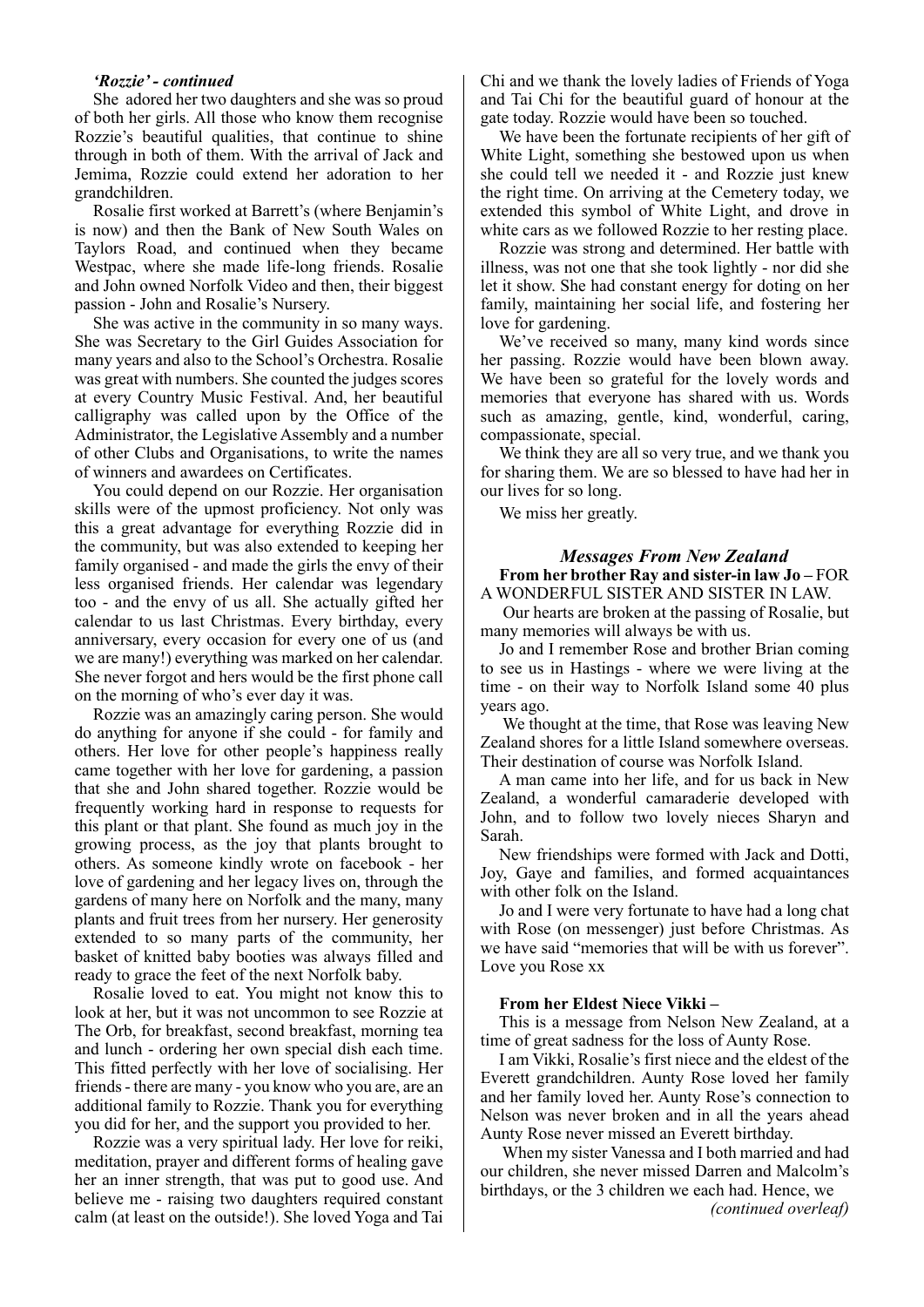#### *'Rozzie' - continued*

now have a strong bond with Sharyn, Sarah and their families.

I remember Aunty Rose and Gaye stopping in Nelson on their NZ roadie, over 40 years ago and Vanessa and I thought they were the 2 prettiest girls we had ever seen. You'll remember those 2 young girls too Uncle John. We are thinking of you Uncle John, so much.

Aunty Rose - you will always be our special, caring, kind, thoughtful Aunty and we always miss you and speak of you often.

Love Vikki, Darren, Brittany, Olivia and Claudia xxxxx

**From Rozzie's Niece Vanessa:**  We remember a loving Aunty and will cherish the many memories that were made throughout our lives, both here in NZ and on Norfolk.

Aunty Rose had a love of tennis and was always interested in my job as a tennis coach. We would have in-depth conversations, about how I developed players and tactics for winning.

She often made reference to her wedding day with Uncle John, when I was a young girl, and how I said 'I don't want to play this game anymore' referring to being over the day and wanting to go home. She thought it was hilarious!

We also shared some banter about the weather we were having at the time. I once quoted, we had a 'strong northerly wind coming from the south' - which stuck and would become a common reference in many conversations. We laughed every time and never did work out how a northerly wind could actually blow from the south.

The arrival of social networking allowed us all to be connected online, and we sent regular messages and photos so our Norfolk family could keep up to date. Aunty Rose loved receiving these and would share with Uncle John, Sharyn & Sarah. We will never forget you Aunty Rose.

 Thank you for being the best Aunty! Vanessa, Malcolm, Brad, Nicole and Ryan - Upper Moutere, NZ xx

**From Rosalie's Nephew Duane:**  Firstly, much love to the Family and everyone attending today, she'd love to see everyone together like this. *(continued overleaf)*



# **Mums with New Bubs & Mums to be**

Meet every Thursday for a cuppa and chat Meet at the Olive Cafe from 10am

Norfolkisland@anglicare.org.au 102A Taylors Road Norfolk Island



All Anglicare services are FREE. We also provide family support & access to food & financial assistance